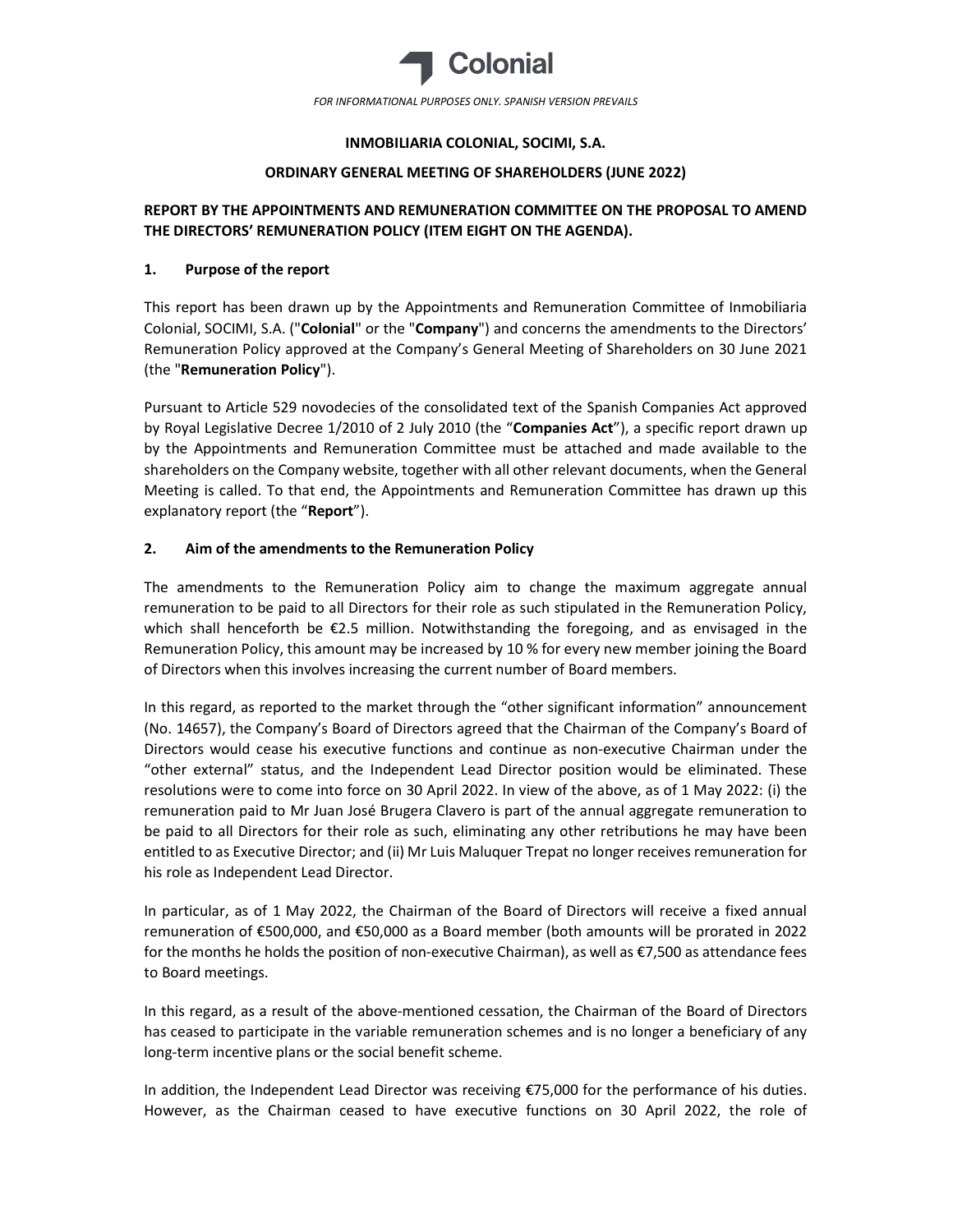

Independent Lead Director ceased to exist as of that date, and the Independent Lead Director ceased to be paid for such role.

Therefore, as of 1 May 2022 the distribution of the fixed annual remuneration and fees for being a member of the Board of Directors and its Committees and attending their meetings is as follows:

|                                                                |                             | <b>Member</b> | Chairman  | <b>Other offices</b> |
|----------------------------------------------------------------|-----------------------------|---------------|-----------|----------------------|
| <b>Board of Directors</b>                                      | Fixed annual remuneration   | €50,000       | 500,000 % |                      |
|                                                                | Attendance fees per meeting | €5,000        | €7,500    |                      |
| <b>Executive Committee</b>                                     | Attendance fees per meeting | €3,000        |           |                      |
| <b>Appointments</b><br>and<br>Remuneration<br><b>Committee</b> | Fixed annual remuneration   | €25,000       | €50,000   |                      |
|                                                                | Attendance fees per meeting | €3,000        | €4,800    |                      |
| <b>Audit and</b><br><b>Control Committee</b>                   | Fixed annual remuneration   | €25,000       | €50,000   |                      |
|                                                                | Attendance fees per meeting | €3,000        | €4,800    |                      |
| <b>Sustainability Committee</b>                                | Attendance fees per meeting | €3,000        | €4,800    |                      |

#### 3. Process for determining the amendments to the Remuneration Policy

Pursuant to the provisions of the applicable regulations and the Company's corporate governance documents, the Appointments and Remuneration Committee is the body in charge of submitting proposals to the Board of Directors concerning the Directors' Remuneration Policy, as well as individual remunerations and other contractual terms applicable to executive Directors, ensuring that they are complied with, and proposing any amendments it may deem advisable.

The Company's Appointments and Remuneration Committee has reviewed the Remuneration Policy in response to the Chairman of the Company's Board of Directors ceasing to hold executive functions as mentioned above and continuing as non-executive Chairman with "other external" status and to the removal of the role of Independent Lead Director. In order to carry out the above-mentioned review, the Appointments and Remuneration Committee has mainly taken into account: (i) the applicable regulations, in particular, the Companies Act; (ii) best practices for good corporate governance, in particular the recommendations of the Code of Good Governance for Listed Companies published by the Spanish Securities Market Commission (CNMV); and (iii) the Company's Bylaws and the Regulations of the Board of Directors.

## 4. Term

The Board of Directors, at the proposal of the Appointments and Remuneration Committee, will submit these amendments to the Remuneration Policy for approval at the next Ordinary General Meeting of Shareholders and, following their approval, the amendments will come into force in 2022. All unamended parts of the current Remuneration Policy will remain in force.